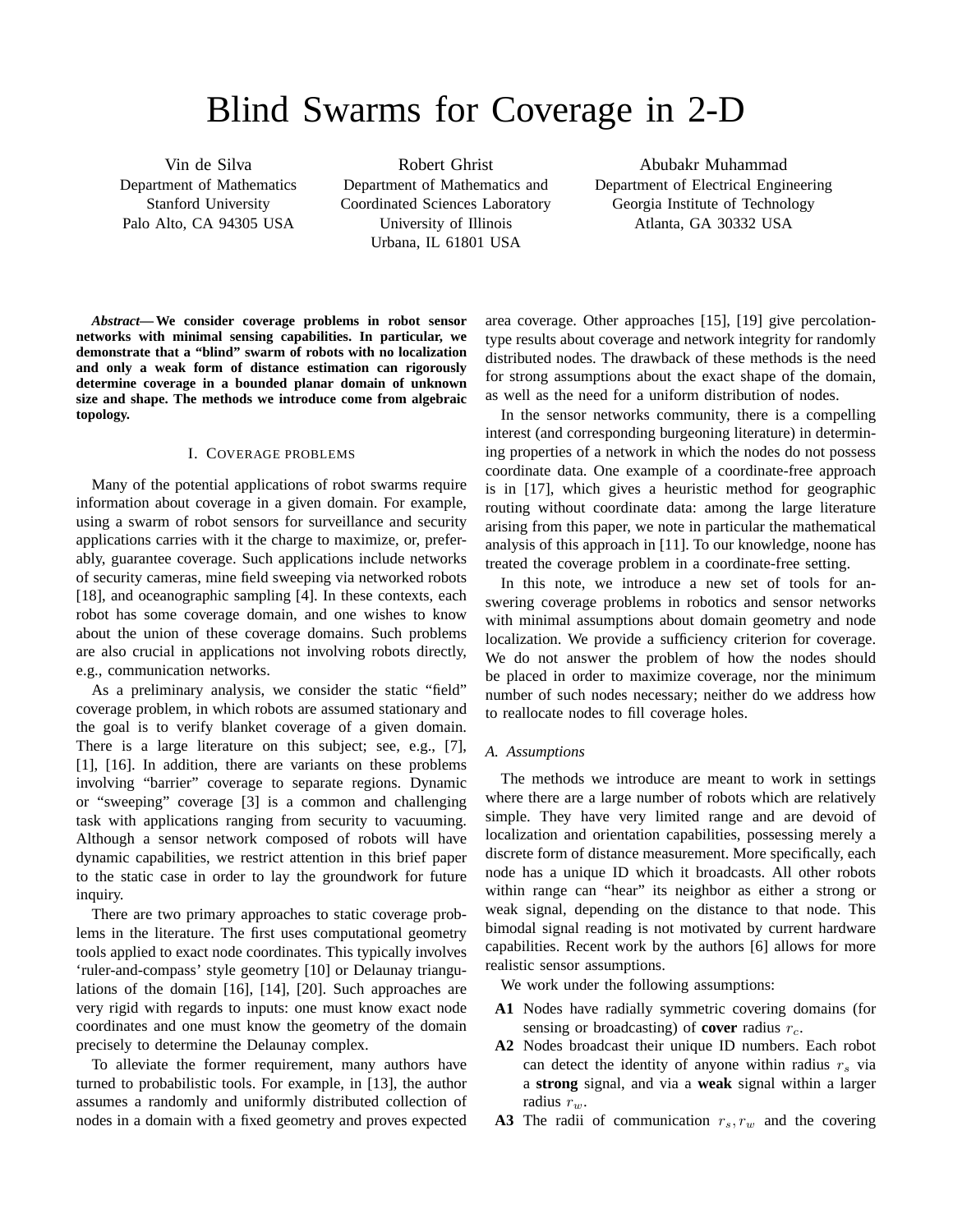radius  $r_c$  satisfy

$$
r_c \ge r_s \sqrt{\frac{1}{3}} \quad ; \quad r_w \ge r_s \sqrt{\frac{13}{3}} \,. \tag{1}
$$

- **A4** Nodes lie in a bounded planar domain  $\mathcal{D} \subset \mathbb{R}^2$ . Nodes can detect the presence (but not the location or direction) of the boundary ∂D within a fixed **fence detection radius**  $r_f > 0$ .
- **A5** The restricted domain  $D C$  is connected, where C denotes the collar

$$
\mathcal{C} = \left\{ x \in \mathcal{D} : \|x - \partial \mathcal{D}\| \le r_f + \frac{1}{2}r_s \right\}.
$$
 (2)

**A6** The curve(s)  $\{x \in \mathcal{D} : ||x - \partial \mathcal{D}|| = r_f\}$  have internal injectivity radius  $\frac{1}{2}r_s$  and external injectivity radius  $\min\{r_f + \frac{1}{2}r_s, r_s\}.$ 

Assumptions **A1**-**A4** specify the communication capabilities of the nodes. Assumption **A5** is needed to prevent the domain from being too 'pinched' (see Fig. 1[left]). This is clearly necessary since nodes with neither map nor coordinates cannot distinguish between a pinched domain and a disconnected domain. Assumption **A6** means that the outermost boundary cannot exhibit large-scale 'wrinkling' (see Fig. 1[right]). This assumption is used in the details of the proof of Theorem 3 for eliminating pathological configurations. See Remark 11 for discussion on weakening this condition.



Fig. 1. Two types of illegal domains, violating **A5** and **A6**.

The last assumptions, **A5** and **A6**, are the only restrictions on the geometry of the domain. We emphasize that the number of boundary components is not assumed to be known: nodes have no information about the boundary other than whether they are within range  $r_f$ . This  $r_f$  is independent of the node-tonode communication radii  $r_s$  and  $r_w$  and the coverage radius  $r_c$ . The area of the domain is not assumed to be known, and convexity is not at all required.

# *B. Results*

Surprisingly, such coarse coordinate-free data is sufficient to rigorously verify coverage in many instances. More specifically, we give coverage verification criteria for the restricted domain of points not too close to the boundary. Our results require a centralized computation. At this time, we do not solve the challenging problem of having the network of nodes perform local, asynchronous computations to determine coverage (as in, e.g., [3]).

Our strategy is as follows. We build a nested collection of graphs and corresponding simplicial complexes:

$$
G_s \xrightarrow{C} G_w \qquad \mathcal{R}_s \xrightarrow{C} \mathcal{R}_w \qquad (3)
$$
  

$$
\downarrow \qquad \qquad \downarrow \qquad \qquad \downarrow \qquad \qquad \downarrow
$$
  

$$
F_s \xrightarrow{C} F_w \qquad \qquad \mathcal{F}_s \xrightarrow{C} \mathcal{F}_w
$$

The graphs  $G_s$  and  $G_w$  are determined as follows: the vertices are  $X$ , the nodes of the network, and the edges are present between nodes which are within distance  $r_s$  and  $r_w$  respectively. These are **communication graphs** for the strong and weak signals respectively. The graphs  $F_s$  and  $F_w$ are the strong and weak **fence subgraphs** — the maximal subgraphs of  $G_s$  (respectively  $G_w$ ) whose nodes all lie within the fence detection radius. These graphs are "filled in" to yield the corresponding simplicial complexes. (Each is the largest simplicial complex with the corresponding graph as its 1-d skeleton.)

The **sensor cover**,  $U$ , is the union over  $X$  of discs of radius  $r_c$ . Our results on the coverage of U are all based on **homology**: an algebraic topological invariant of these simplicial complexes (see Section II-B). The following is the principal criterion for coverage we derive in this paper.

**Main Theorem:** *For a system satisfying* **A1***-***A6***, the region* D−C *is contained in the sensor cover* U *if there is a homology class in*  $H_2(\mathcal{R}_s, \mathcal{F}_s)$  *which is nonzero in*  $H_2(\mathcal{R}_w, \mathcal{F}_w)$ *.* 

## II. TOPOLOGICAL TOOLS

We begin with two constructions for transforming network data into topological spaces. Though these constructions are classical in topology, they appear to be unused in sensor networks problems. For reasons of space constraints, we give a sparse primer: see [8], [12] for a complete introduction.

## *A. Complexes and communication*

The problem of computing the topological type of a union of sets is classical, and easily handled using the concept of a Čech complex.

*Definition 1:* Given a collection of sets  $\mathcal{U} = \{U_{\alpha}\}\$ , the **Čech complex** of  $U$ ,  $\check{C}(U)$ , is the abstract simplicial complex whose k-simplices correspond to nonempty intersections of  $k + 1$  distinct elements of  $U$ .

The **Cech Theorem** states that for sufficiently well-behaved sets  $U_{\alpha}$  (convex will suffice), the union  $\cup_{\alpha} U_{\alpha}$  has the same topological type as the Čech complex  $\dot{C}$ . By "topological type" we mean homotopy equivalence. See, e.g., [2] for definitions and a proof.

Unfortunately, it is highly nontrivial to compute a Cech complex: one needs very precise data on robot locations, since small perturbations can change the overlap regions. In the context of a "blind" swarm of robots, the Čech complex is seemingly unattainable. Therefore, we consider the following related construction, which is more adapted to communication network constraints.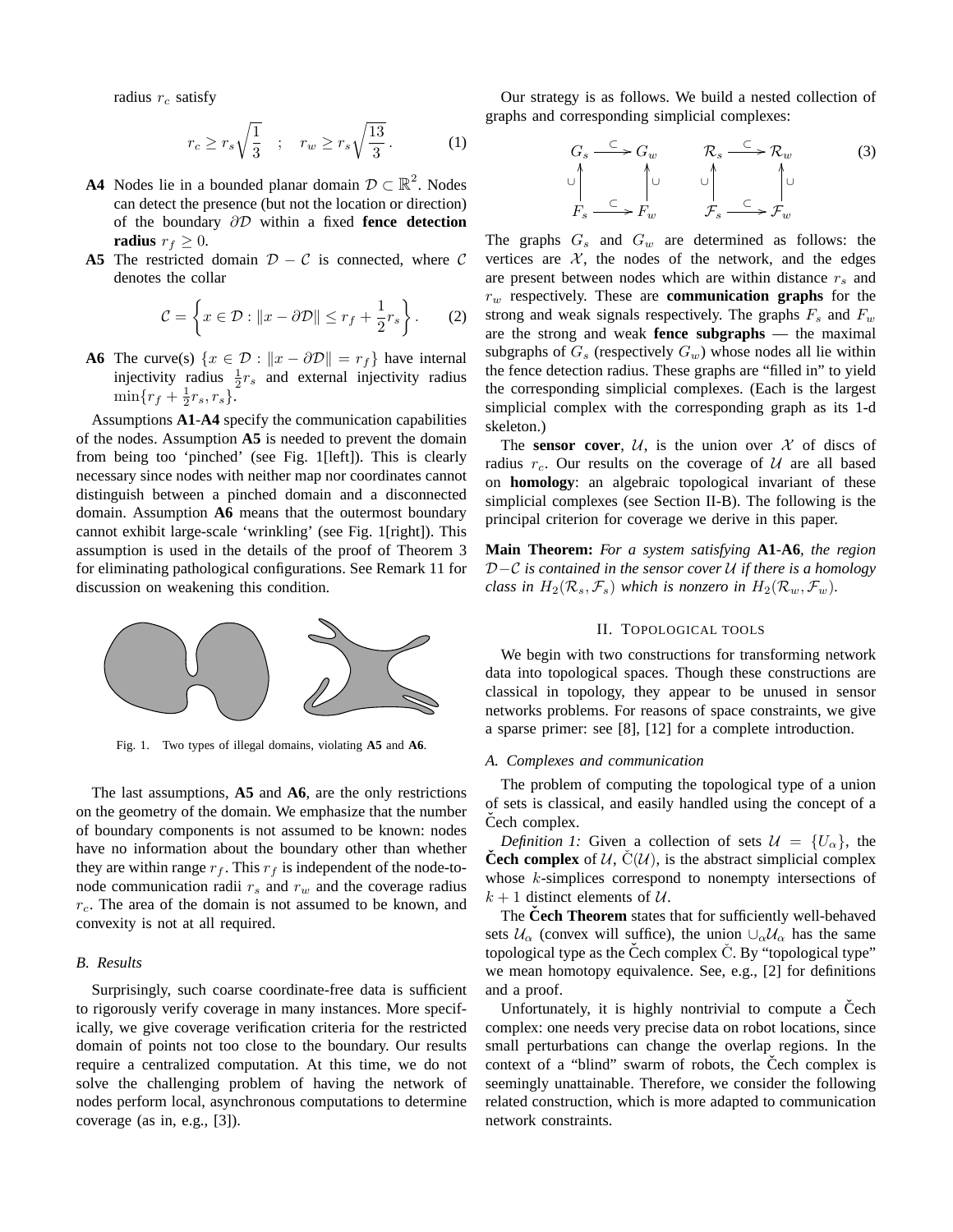*Definition 2:* Given a set of points  $\mathcal{X} = \{x_{\alpha}\} \subset \mathbb{R}^n$  in Euclidean *n*-space and a fixed radius  $\epsilon$ , the **Rips complex** of  $\mathcal{X}, \mathcal{R}(\mathcal{X})$ , is the abstract simplicial complex whose ksimplices correspond to unordered  $(k + 1)$ -tuples of points in X which are pairwise within Euclidean distance  $\epsilon$  of each other.

The Rips complex is ideally suited to communication networks, since the entire complex is determined by pairwise communication data. Unfortunately, the Rips complex does not necessarily capture the topology of the union of cover discs: we have traded computability for accuracy. Figure 2 gives a fundamental class of examples for which the Rips complex fails to capture the Cech complex.



Fig. 2. A class of examples for which the Rips complex  $\mathcal{R}_s$  detects 'phantom' topological features. Take  $2k+2$  points equidistributed on a circle of diameter  $r_s + \epsilon$  where  $\epsilon \ll 1$ . The Čech complex is homotopy equivalent to a circle, as the Čech Theorem requires. The Rips complex however is isomorphic to the boundary of a *cross-polytope* in  $k + 1$  dimensions. This Rips complex is thus homeomorphic to the sphere  $S^k$  and accordingly is very different from the Čech complex for  $k > 1$ . [left]  $k = 2$ , with  $\mathcal{R}_s$  an octahedron. [right]  $k = 3$ .

### *B. Simplicial homology*

Homology is an algebraic procedure for counting various types of holes in a space. We briefly describe **simplicial homology with real coefficients**: see [8], [12] for comprehensive introductions.

Let  $X$  denote an *n*-dimensional simplicial complex. Roughly speaking, the homology of X, denoted  $H_*(X)$ , is a sequence of vector spaces  $\{H_k(X): k = 0, 1, 2, 3 \ldots\},\$ where  $H_k(X)$  is called the k-**dimensional homology of** X. The dimension of  $H_k(X)$ , called the  $k^{th}$  **Betti number of**  $X$ , is a coarse measurement of the number of different holes in the space  $X$  that can be sensed by using subcomplexes of dimension k. For us,  $H_1(X)$  and  $H_2(X)$  will be most important. A generator for  $H_1(X)$  consists of a set of edges in X forming an oriented loop. A generator for  $H_2(X)$  consists of 2-simplices which form an oriented simplicial surface without boundary.

Let X denote a simplicial complex. Define for each  $k \geq 0$ , the vector space  $C_k(X)$  to be the vector space whose basis is the set of **oriented**  $k$ -simplices of  $X$ ; that is, a  $k$ -simplex  $\{v_0, \ldots, v_k\}$  together with an order type denoted  $[v_0, \ldots, v_k]$ where a change in orientation corresponds to a change in the sign of the coefficient:

$$
[v_0,\ldots,v_i,\ldots,v_j,\ldots,v_k] = -[v_0,\ldots,v_j,\ldots,v_i,\ldots,v_k].
$$
  
(4)

For k larger than the dimension of X,  $C_k(X) = 0$ . The **boundary map** is defined to be the linear transformations  $\partial$  :  $C_k \rightarrow C_{k-1}$  which acts on basis elements  $[v_0, \ldots, v_k]$  via

$$
\partial [v_0, \dots, v_k] := \sum_{i=0}^k (-1)^i [v_0, \dots, v_{i-1}, v_{i+1}, \dots, v_k].
$$
 (5)

This gives rise to a **chain complex**: a sequence of vector spaces and linear transformations

$$
\cdots \xrightarrow{\partial} C_{k+1} \xrightarrow{\partial} C_k \xrightarrow{\partial} C_{k-1} \cdots \xrightarrow{\partial} C_1 \xrightarrow{\partial} C_0 \qquad (6)
$$

Consider the following two subspaces of  $C_k$ : the **cycles** (those subcomplexes without boundary) and the **boundaries** (those subcomplexes which are themselves boundaries).

k-cycles : 
$$
Z_k(X) = \ker(\partial : C_k \to C_{k-1})
$$
 (7)  
k-boundaries :  $B_k(X) = \text{im}(\partial : C_{k+1} \to C_k)$ 

A simple lemma demonstrates that  $\partial \circ \partial = 0$ ; that is, the boundary of a chain has empty boundary. It follows that  $B_k$ is a subspace of  $Z_k$ . The k-cycles in X are the basic objects which count the presence of a 'hole of dimension  $k$ ' in  $X$ . But, certainly, many of the  $k$ -cycles in  $X$  are measuring the same hole; still other cycles do not really detect a hole at all - they bound a subcomplex of dimension  $k + 1$  in X.

We say that two cycles  $\xi$  and  $\eta$  in  $Z_k(X)$  are **homologous** if their difference is a boundary:

$$
[\xi] = [\eta] \quad \leftrightarrow \quad \xi - \eta \in B_k(X). \tag{8}
$$

The k-dimensional **homology** of X, denoted  $H_k(X)$  is the quotient vector space,

$$
H_k(X) = \frac{Z_k(X)}{B_k(X)}.\t\t(9)
$$

Specifically, an element of  $H_k(X)$  is an equivalence class of homologous k-cycles. This inherits the structure of a vector space in the natural way:  $[\xi] + [\eta] = [\xi + \eta]$  and  $c[\xi] = [c\xi]$ for  $c \in \mathbb{R}$ .

The precise version of homology used in our theorems is a 'relative' homology. Often, one wishes to compute holes modulo some region of the space. Let  $Y \subset X$  be a subcomplex of X. We define the **relative** chains as follows:  $C_k(X, Y)$  is the quotient space obtained from  $C_k(X)$  by collapsing the subspace generated by  $k$ -simplices in Y. One verifies that this quotient is respected by  $\partial$  and that the subspaces defined by the kernel and image are well-defined and satisfy

$$
B_k(X,Y) \subset Z_k(X,Y) \subset C_k(X,Y). \tag{10}
$$

It then follows that the **relative homology**

$$
H_k(X,Y) = \frac{Z_k(X,Y)}{B_k(X,Y)}
$$
(11)

is well-defined. This homology  $H_*(X, Y)$  measures holes detected by chains whose boundaries lie in Y .

Consider two simplicial complexes X and X'. Let  $f : X \to Y$  $X'$  be a continuous simplicial map: f takes each k-simplex of X to a k'-simplex of X', where  $k' \leq k$ . Then, the map f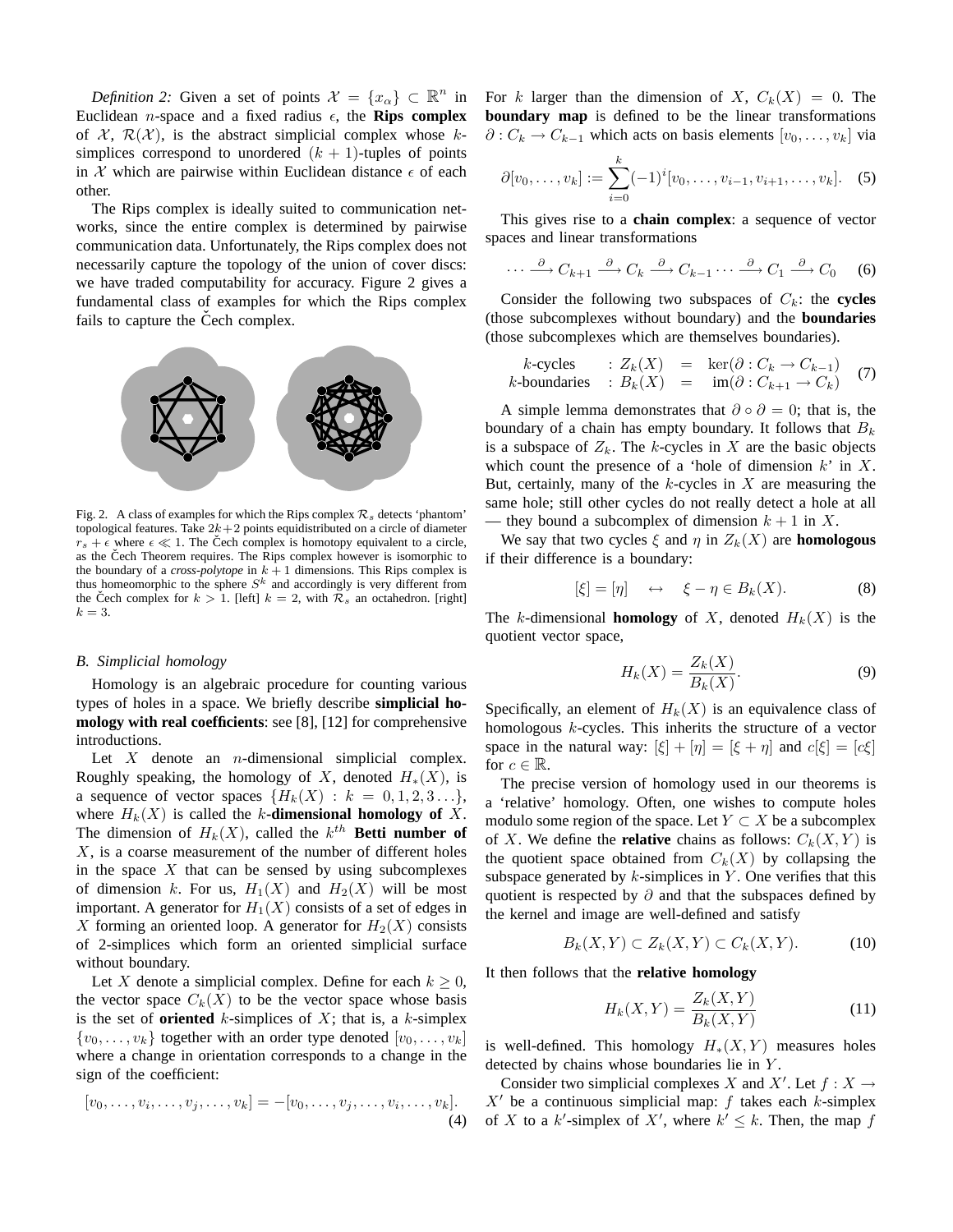induces a linear transformation  $f# : C_k(X) \to C_k(X')$ . It is a simple lemma to show that  $f_{\#}$  takes cycles to cycles and boundaries to boundaries; hence there is a well-defined linear transformation on the quotient spaces

$$
f_*: H_k(X) \to H_k(X')
$$
 :  $f_*: [\xi] \mapsto [f_{\#}(\xi)].$  (12)

This is called the **induced homomorphism** of f. Functoriality implies that (1) the identity map  $Id: X \to X$  induces the identity map on homology; and (2) the composition of two maps  $g \circ f$  induces the composition of the linear transformation:  $(g \circ f)_* = g_* \circ f_*$ .

#### III. A HOMOLOGICAL CRITERION

We present and prove a criterion for coverage based on the inclusion map  $\iota : (\mathcal{R}_s, \mathcal{F}_s) \hookrightarrow (\mathcal{R}_w, \mathcal{F}_w)$ .

*Theorem 3:* For a fixed set of robots  $\mathcal X$  in a domain  $\mathcal D \subset$  $\mathbb{R}^2$  satisfying assumptions **A1-A6**, the sensor cover U contains  $D - C$  if the induced homomorphism

$$
\iota_*: H_2(\mathcal{R}_s, \mathcal{F}_s) \to H_2(\mathcal{R}_w, \mathcal{F}_w)
$$
 (13)

is nonzero.

### *A. Intuition and persistence*

It is a fact that, under assumption **A5**, the relative homology  $H_2(\mathcal{D}, \mathcal{C})$  has dimension exactly 1. Furthermore, it is true that if U is the union of the cover discs, then  $H_2(\mathcal{U} \cup \mathcal{C}, \mathcal{C})$  is nonzero if and only if  $U$  contains  $D - C$ .

However, we cannot compute  $U$  directly. As mentioned in Section II-A, the simplicial complex which captures the topology of  $U$  — the Čech complex — is hard to compute, even with a global coordinate system. Rips complexes are, in contrast, very manageable with merely communication data (and hence computable on the hardware level). Thus, it would make sense to hope that if  $H_2(\mathcal{R}_s, \mathcal{F}_s)$  is nonzero, then  $U \subset \mathcal{D} - \mathcal{C}$ . Indeed, these two events coincide for systems like those illustrated in Figs. 4-5.

But this is not always the case. Consider the setting of Fig. 3, in which there is a cycle of points within  $\mathcal{F}_s$  all of which are attached to a single vertex in  $\mathcal{R}_s - \mathcal{F}_s$ . This cycle is such that two of the edges are of length  $r_s$ , while the other two edges are of length  $\epsilon \ll r_s$  As such, neither of the diagonals is of length  $r_s$  and is therefore not present in  $\mathcal{F}_s$ . This system has  $H_2(\mathcal{R}_s, \mathcal{F}_s) \neq 0$ : there exist "fake" relative 2-cycles which do not imply coverage of the entire domain. Other fake relative 2-cycles can be generated from the examples of Fig. 2.

Note, however, what happens to this relative 2-cycle under increasing the communication radius from  $r_s$  to  $r_w$ , then the loop in  $\mathcal{F}_s$  is "filled in" by diagonals, and the image of this fake class under  $\iota_*$  is the zero element of  $H_2(\mathcal{R}_w, \mathcal{F}_w)$ . Assuming that these points are a portion of a larger subset of nodes, it is *not necessarily* the case that  $H_2(\mathcal{R}_w, \mathcal{F}_w) = 0$ , since there may be a new fake 2-cycle which comes into existence at the longer communication lengths: but the original fake 2-cycle is annihilated by  $\iota_*$ .



Fig. 3. A fake generator for  $H_2(\mathcal{R}_s, \mathcal{F}_s)$  which is annihilated by inclusion  $\iota_*$  into  $H_2(\mathcal{R}_w, \mathcal{F}_w)$ . The strip illustrated is a collar of radius  $r_f$ .

## *B. Preliminary lemmas*

The following result tells us that the Čech complex can be "squeezed" between two Rips complexes of different radii.

*Lemma 4:* Let X be a set of points in  $\mathbb{R}^2$  and  $\check{C}_\epsilon(\mathcal{X})$  the Čech complex of the cover of  $\mathcal X$  by balls of radius  $\epsilon/2$ . Then there is sequence of inclusions

$$
\mathcal{R}_{\epsilon'}(\mathcal{X}) \subset \check{C}_{\epsilon}(\mathcal{X}) \subset \mathcal{R}_{\epsilon}(\mathcal{X}) \quad \text{whenever} \quad \frac{\epsilon}{\epsilon'} \ge \frac{2}{\sqrt{3}}. \quad (14)
$$

Moreover, this ratio is the smallest for which the inclusions hold in general.

*Proof:* The second inclusion is trivial because the criterion for inclusion of a simplex in  $\mathcal{R}_{\epsilon}$  is weaker than the criterion for inclusion of a simplex in  $\check{C}_{\epsilon}$ . The first inclusion is equivalent to the following assertion: if a collection of points in  $\mathbb{R}^2$  is such that every pair is separated by a distance at most  $\epsilon'$ , then the balls of radius  $\epsilon/2$  centered on these points have a common intersection.

It suffices to prove this for a triple of points thanks to Helly's theorem [9], which implies that a collection of  $k \geq 4$  convex sets in  $\mathbb{R}^2$  has a nonempty common intersection provided only that the same is true for each subset of size 3. If we have k points spanning a simplex in  $\mathcal{R}_{\epsilon'}$ , and if we show that each triple of the  $\epsilon/2$ -balls at these vertices must have a nonempty intersection, then, by Helly's theorem, the same is true for the entire set of k balls. Hence the vertices span a simplex in  $\check{C}_{\epsilon}$ .

Therefore, consider a triple of points  $a, b, c$  which span a triangle with side lengths at most  $\epsilon'$ . We must show that the three discs of radius  $\epsilon/2$  centered on a, b, c meet at a common point. If the triangle is obtuse (or right-angled), then the midpoint of the longest side is common to all three discs. Indeed, this is even true with radius  $\epsilon'/2$ . If the triangle is acute then the largest angle, say  $A$  at vertex  $a$ , satisfies  $\pi/3 \le A \le \pi/2$  and so  $\sin(A) \ge \sqrt{3}/2$ . We can compute the circumradius R of the triangle abc as  $R = |bc|/2 \sin A$  and hence we deduce  $R \leq \frac{\epsilon'}{\sqrt{3}} \leq \frac{\epsilon}{2}$ . Thus, in this case, the three discs meet at the circumcenter.

To see that this ratio is optimal, consider an equilateral triangle of side length  $\epsilon'$  $\bullet$   $\circ$ 

*Lemma 5:* For any collection of nodes in D which form a simplex of  $\mathcal{R}_s$ , its convex hull lies within U for  $r_c$  satisfying **A3**.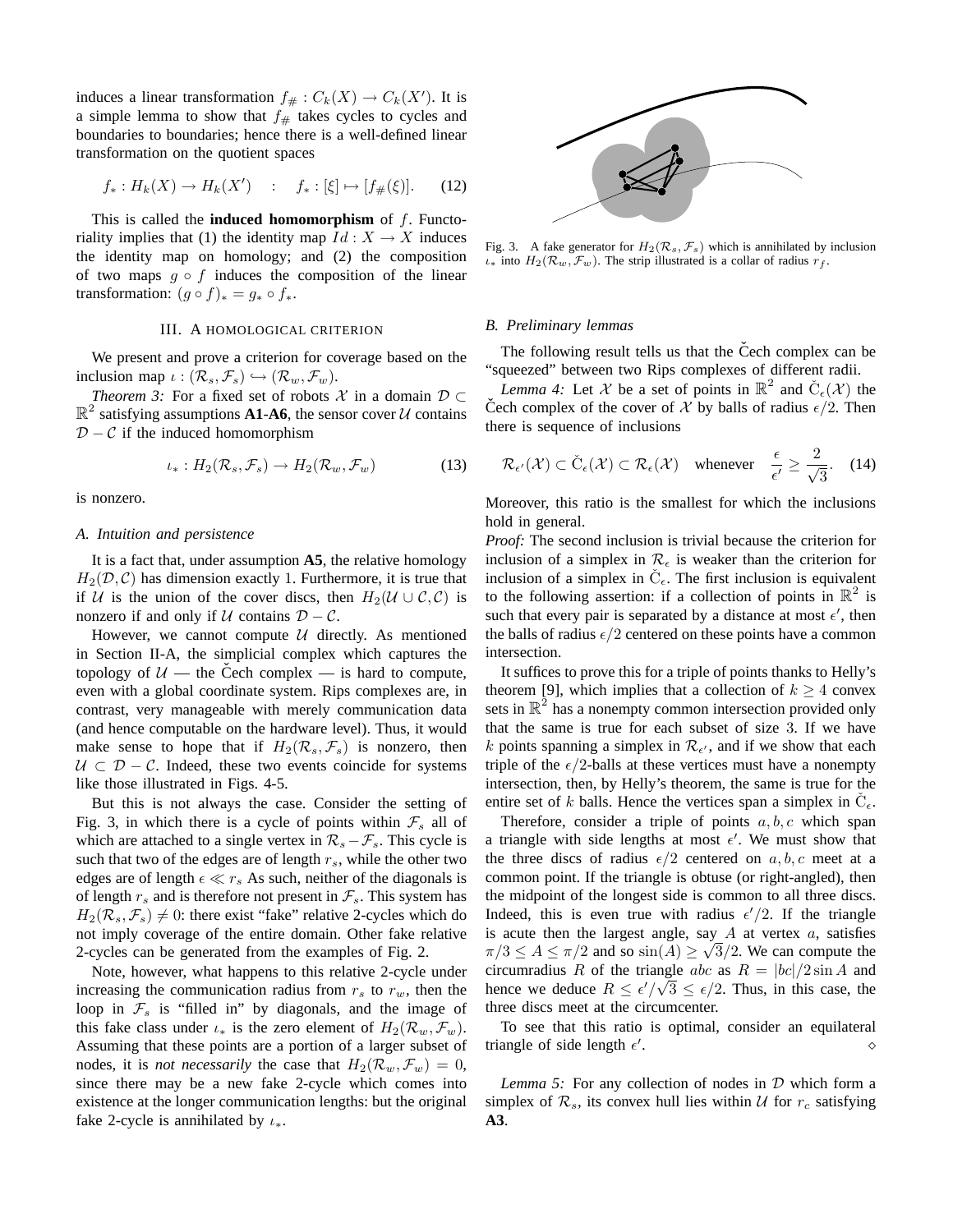*Proof:* This follows from the proof of Lemma 4 and the fact that a collection of circular disks which meet at a common point  $x$  necessarily covers the convex hull of  $x$  and the centers of the discs.  $\Diamond$ 

*Remark 6:* It follows from Lemma 5 that Theorem 3 is true in the trivial situation where  $D - C$  is entirely contained inside some triangle of  $\mathcal{R}_s$ . We assume henceforth that our configuration does not degenerate in this sense.

*Lemma 7:* Let  $\overline{C} := \mathbb{R}^2 - (\mathcal{D} - \mathcal{C})$  denote the **extended collar** of D. For any collection of nodes in D which form a simplex of  $\mathcal{F}_s$ , its convex hull lies within  $\overline{\mathcal{C}}$ .

Proof: It suffices, by Carathéodory's Theorem [9], to show that the triangles of  $\mathcal{F}_s$  lie within  $\overline{\mathcal{C}}$ . In fact, since  $D - C = D - \overline{C}$  is connected and since we have ruled out the situation of Remark 6, it suffices to consider edges. For any point p on an edge in  $\mathcal{F}_s$ , the distance from p to a vertex in  $\mathcal{F}_s$  is bounded by  $r_s/2$ . The triangle inequality completes the proof. proof.  $\Diamond$ 

The last and most technical lemma is a variant of Lemma 4 adapted to a cycle in an annular region of thickness  $\Delta$ . By this we mean a domain homeomorphic to  $S^1 \times [0,1]$  which can be foliated by line segments of length no more than  $\Delta$ .

*Lemma 8:* Assume an annular region  $S$  in  $\mathbb{R}^2$  of thickness  $\Delta$  and a collection of points  $\mathcal{X} \subset \mathcal{S}$  which forms a 1-cycle  $[\gamma] \in H_1(\mathcal{R}_{\epsilon}(\mathcal{X}))$ , where  $\gamma$  is contained entirely within S. If  $[\gamma] = 0$  in  $H_1(\mathcal{S})$ , then it is also trivial in the  $\epsilon'$  Rips complex  $\mathcal{R}_{\epsilon'}(\mathcal{X})$ , where

$$
\epsilon' = \sqrt{\epsilon^2 + \Delta^2}.\tag{15}
$$

*Proof:* Denote by  $\gamma$  the cycle as a 1-d loop in S and let  $\mathcal{U}'$ denote the union over X of discs of radius  $\epsilon'/2$ . Note that by our choice of  $\epsilon'$ ,  $\mathcal{U}'$  contains the set  $\mathcal U$  obtained by covering every point of  $\gamma$  (edges as well as vertices) with a ball of radius  $\Delta/2$ .

Assume by way of contradiction that  $[\gamma] \neq 0$  in  $H_1(\mathcal{R}_{\epsilon'}(\mathcal{X}))$  yet is trivial in  $H_1(\mathcal{S})$ . From Lemma  $4, \mathcal{R}_{\epsilon}(\mathcal{X}) \subseteq$  $\check{C}_{\epsilon'}(\mathcal{X}) \subseteq \mathcal{R}_{\epsilon'}(\mathcal{X})$ . Thus,  $\gamma$  is a nontrivial loop in  $\check{C}_{\epsilon'}(\mathcal{X})$ . By the Cech Theorem and Alexander duality, there exists a point  $p \in S - U'$  enclosed by  $\gamma$ .

Since S has thickness  $\Delta$ , there is a line segment  $\ell$  in S of length  $\Delta$  passing through p and connecting the two boundary components of S. As  $\gamma$  is trivial in  $H_1(S)$ ,  $\ell$  must intersect  $\gamma$  in at least two points; thus, since  $\ell$  passes through p,  $\ell$ intersects *U* in at least two disjoint segments. Each such segment must have length at least  $\Delta/2$ : contradiction. segment must have length at least  $\Delta/2$ : contradiction.

## *C. Proof of Theorem 3*

*Proof:* We consider the simplicial realization map  $\sigma : \mathcal{R}_s \rightarrow$  $\mathbb{R}^2$  which sends vertices of  $\mathcal{R}_s$  to the points  $\mathcal{X} \subset \mathcal{D}$  and which sends a k-simplex of  $\mathcal{R}_s$  to the (potentially singular) k-simplex given by the convex hull of the vertices implicated. From Lemma 7,  $\sigma$  takes the pair  $(\mathcal{R}_s, \mathcal{F}_s)$  to  $(\mathbb{R}^2, \overline{\mathcal{C}})$ ; we therefore construct the following diagram:

$$
H_2(\mathcal{R}_s, \mathcal{F}_s) \xrightarrow{\delta_*} H_1(\mathcal{F}_s) .
$$
\n
$$
\downarrow \sigma_*
$$
\n
$$
H_2(\mathbb{R}^2, \overline{C}) \xrightarrow{\delta_*} H_1(\overline{C})
$$
\n
$$
(16)
$$

Here,  $\delta_*$  acts on a class  $[\alpha] \in H_2(\mathcal{R}_s, \mathcal{F}_s)$  by taking the boundary:  $\delta_*[\alpha] = [\partial \alpha] \in H_1(\mathcal{F}_s)$ . The diagram of Eqn. (16) is commutative:  $\delta_* \sigma_* = \sigma_* \delta_*$ . The homology class  $\sigma_* \delta_*[\alpha]$ measures how many times the boundary of  $\alpha$  "wraps around" the extended collar  $\overline{C}$ .

**Case 1:**  $\sigma_* \delta_*[\alpha] \neq 0$ .

By commutativity of Eqn. (16),  $\delta_* \sigma_*[\alpha] = \sigma_* \delta_*[\alpha] \neq 0$ . Hence,  $\sigma_*[\alpha] \neq 0$ . Assume that U does not contain  $\mathcal{D} - \mathcal{C}$  and choose  $p \in \mathcal{D} - (\mathcal{C} \cup \mathcal{U})$ . Since, by Lemma 5, every point in  $\sigma(\mathcal{R}_s)$  lies within U, this implies that  $\sigma : (\mathcal{R}_s, \mathcal{F}_s) \to (\mathbb{R}^2, \overline{\mathcal{C}})$ factors through the pair  $(\mathbb{R}^2 - p, \overline{c})$ . However,  $H_2(\mathbb{R}^2 - p, \overline{c}) =$ 0 since, by Alexander duality,  $H_2(\mathbb{R}^2 - p, \overline{C}) = H^0(\mathbb{R}^2 - \overline{C}, p)$ , which vanishes since  $\mathbb{R}^2 - \overline{\mathcal{C}}$  is connected. Thus,  $\sigma_*[\alpha] = 0$ : contradiction.

**Case 2:**  $\sigma_* \delta_*[\alpha] = 0$ .

We demonstrate that this case is impossible under the hypothesis  $\iota_*[\alpha] \neq 0$ . We construct the following commutative diagram with three rows, the top and bottom of which come from the **long exact sequence** [8] of the pairs  $(\mathcal{R}_s, \mathcal{F}_s)$  and  $(\mathcal{R}_w, \mathcal{F}_w)$  respectively. The middle row comes from the pair  $(\mathcal{R}_m, \mathcal{F}_m)$  — the Rips and Fence complexes computed at the "midrange" signal of radius  $r_m = r_s \sqrt{13}/2$ . The inclusion map  $\iota$  :  $(\mathcal{R}_s, \mathcal{F}_s) \hookrightarrow (\mathcal{R}_w, \mathcal{F}_w)$  factors through the pair  $(\mathcal{R}_m, \mathcal{F}_m).$ 

$$
H_2(\mathcal{R}_s) \xrightarrow{j_*} H_2(\mathcal{R}_s, \mathcal{F}_s) \xrightarrow{\delta_*} H_1(\mathcal{F}_s) \qquad (17)
$$
  
\n
$$
\downarrow \qquad \qquad \downarrow \qquad \qquad \downarrow \qquad \qquad \downarrow \qquad \downarrow \qquad (17)
$$
  
\n
$$
H_2(\mathcal{R}_m) \xrightarrow{j_*} H_2(\mathcal{R}_m, \mathcal{F}_m) \xrightarrow{\delta_*} H_1(\mathcal{F}_m)
$$
  
\n
$$
\downarrow \qquad \qquad \downarrow \qquad \qquad \downarrow \qquad \qquad \downarrow \qquad \downarrow \qquad \downarrow \qquad \downarrow \qquad \downarrow \qquad \downarrow \qquad \downarrow \qquad \downarrow \qquad \downarrow \qquad \downarrow \qquad \downarrow \qquad \downarrow \qquad \downarrow \qquad \downarrow \qquad \downarrow \qquad \downarrow \qquad \downarrow \qquad \downarrow \qquad \downarrow \qquad \downarrow \qquad \downarrow \qquad \downarrow \qquad \downarrow \qquad \downarrow \qquad \downarrow \qquad \downarrow \qquad \downarrow \qquad \downarrow \qquad \downarrow \qquad \downarrow \qquad \downarrow \qquad \downarrow \qquad \downarrow \qquad \downarrow \qquad \downarrow \qquad \downarrow \qquad \downarrow \qquad \downarrow \qquad \downarrow \qquad \downarrow \qquad \downarrow \qquad \downarrow \qquad \downarrow \qquad \downarrow \qquad \downarrow \qquad \downarrow \qquad \downarrow \qquad \downarrow \qquad \downarrow \qquad \downarrow \qquad \downarrow \qquad \downarrow \qquad \downarrow \qquad \downarrow \qquad \downarrow \qquad \downarrow \qquad \downarrow \qquad \downarrow \qquad \downarrow \qquad \downarrow \qquad \downarrow \qquad \downarrow \qquad \downarrow \qquad \downarrow \qquad \downarrow \qquad \downarrow \qquad \downarrow \qquad \downarrow \qquad \downarrow \qquad \downarrow \qquad \downarrow \qquad \downarrow \qquad \downarrow \qquad \downarrow \qquad \downarrow \qquad \downarrow \qquad \downarrow \qquad \downarrow \qquad \downarrow \qquad \downarrow \qquad \downarrow \qquad \downarrow \qquad \downarrow \qquad \downarrow \qquad \downarrow \qquad \downarrow \qquad \downarrow \qquad \downarrow \qquad \downarrow \qquad \downarrow \qquad \downarrow
$$

Here,  $j_*$  is the map induced by the projection chain map j:  $C_2(\mathcal{R}) \to C_2(\mathcal{R}, \mathcal{F})$ , and  $\delta_*$  is as in Eqn. (16). The horizontal rows are **exact**, meaning that the kernel of  $\delta_*$  is equal to the image of  $j_{*}$ .

We claim that there exists a representative  $\alpha' \in [\alpha]$  such that the geometric 1-cycle  $\sigma(\partial \alpha')$  is contained in a particular annular shell S, defined as follows. Let  $\kappa$  denote the curves  ${x \in \mathcal{D} : ||x - \partial \mathcal{D}|| = r_f},$  and let S denote the set of points in  $\mathbb{R}^2$  of distance  $\frac{1}{2}r_s$  from  $\kappa$  in the interior region and within distance  $\min\{r_f + \frac{1}{2}r_s, r_s\}$  of  $\kappa$  in the exterior of the region.

To determine  $\alpha'$ , remove all triangles in  $\alpha$  which are contained in  $\mathcal{F}_s$  to get a new cycle. This represents the same class in relative homology, and, moreover, every edge of  $\partial \alpha'$ is the face of a triangle with a vertex in  $\mathcal{R}_s-\mathcal{F}_s$ . It follows that all edges of the 1-cycle  $\partial \alpha'$  must lie within S using arguments as in Lemma 7.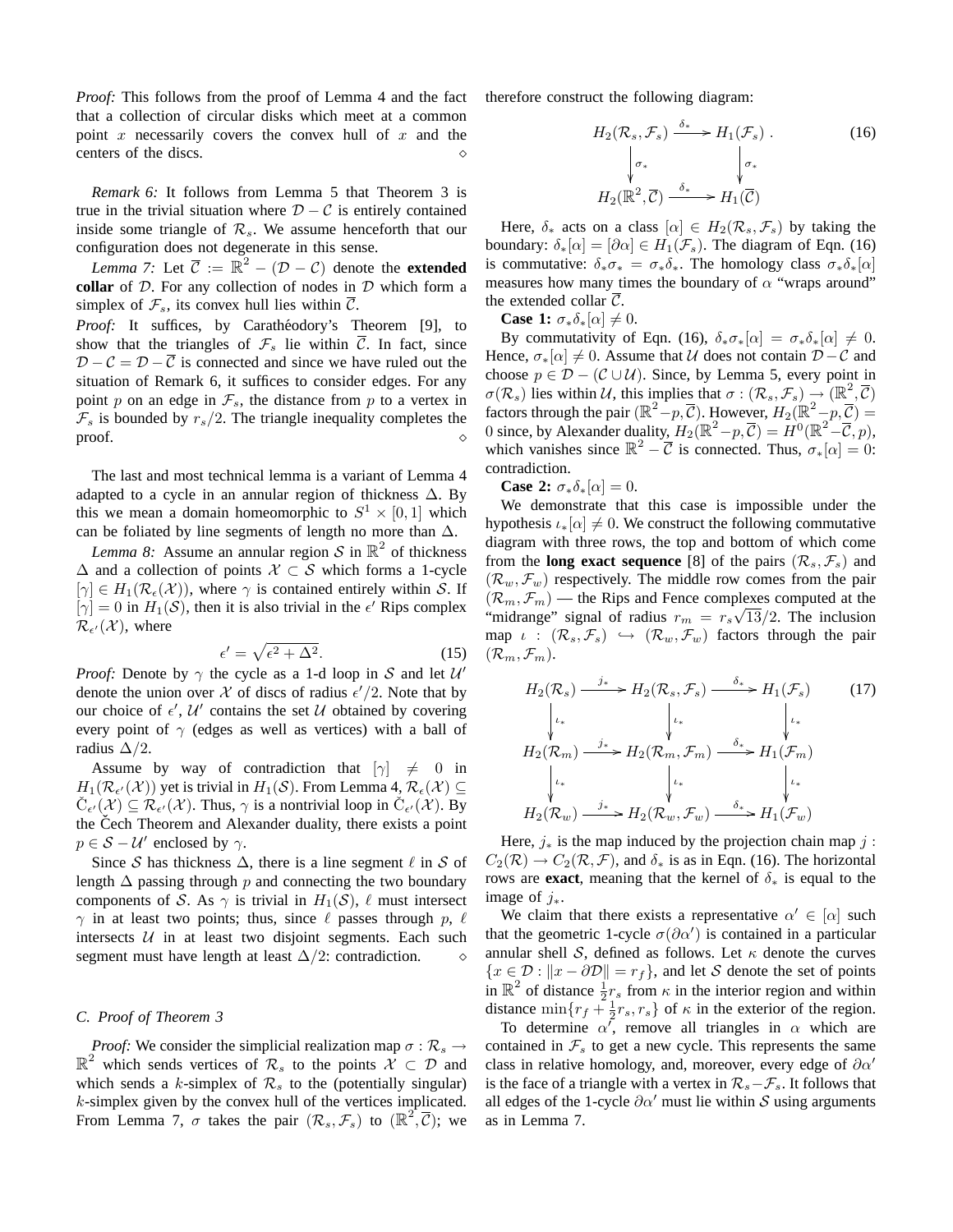From  $\mathbf{A6}$ , we know that S is a disjoint collection of annular regions each of thickness at most  $\frac{3}{2}r_s$ . Since  $\sigma_*\delta_*[\alpha] = 0$ , we know that the 1-cycle  $\partial \alpha'$  is nullhomologous within S. Apply Lemma 8 with  $\epsilon = r_s$ ,  $\Delta = 3r_s/2$ , and  $\epsilon' = r_s\sqrt{13}/2$ to conclude that by increasing the radius from  $r_s$  to  $r_m$ , the cycle  $\partial \alpha'$  becomes trivial: hence,  $\iota_* \delta_*[\alpha] = 0 \in H_1(\mathcal{F}_m)$ .

We may now rule out Case 2 as follows. By hypothesis,  $[\alpha] \in H_2(\mathcal{R}_s, \mathcal{F}_s)$  is nonzero, as is  $\iota_* \iota_*[\alpha] \in H_2(\mathcal{R}_w, \mathcal{F}_w)$ . In the present case,  $\iota_* \delta_*[\alpha] = 0$  in  $H_1(\mathcal{F}_m)$ . Commutativity of Eqn. (17) implies that  $\delta_* \iota_*[\alpha] = 0$ . By exactness of this row,  $\iota_*[\alpha] = j_*[\zeta]$  for some  $[\zeta] \in H_2(\mathcal{R}_m)$ . An application of Lemma 4 implies that the map  $\iota_* : H_2(\mathcal{R}_m) \to H_2(\mathcal{R}_w)$ factors through the homology of the Čech complex  $\dot{C}_w$  =  $C_w(\mathcal{X})$  of the cover of X with balls of radius  $r_w/2$ :

$$
\iota_*: H_2(\mathcal{R}_m) \to H_2(\check{C}_w) \to H_2(\mathcal{R}_w). \tag{18}
$$

From the Čech Theorem,  $\check{C}_w$  has the homotopy type of a subset of  $\mathbb{R}^2$ . Any such subset has no homology in dimension 2; hence  $H_2(\check{C}_w) = 0$ . We conclude that  $\iota_*[\zeta] = 0$ . It follows from commutativity of Eqn. (17) that

$$
0 = j_*(\iota_*[\zeta]) = \iota_*\big(j_*[\zeta]\big) = \iota_*\big(\iota_*[\alpha]\big) \neq 0. \tag{19}
$$

Contradiction. Case 2 is impossible under the assumption that r<sup>w</sup> ≥ rs( √ 13/2)(2/ √ 3), which agrees with **A3**. ⋄

## IV. SIMULATIONS

The past five years has witnessed the creation of several algorithms for quickly computing homology of complexes (see [5], [12], [21] and works cited there). In order to demonstrate the homological criterion, we have successfully run several simulations using the computational homology software packages Plex [23]. Plex computes dimensions of persistent homology groups.

Simulations for both packages have been written using MATLAB as the frontend (primarily for generating the simplicial complexes from various point-data sets, data formatting and for visualization.) The Plex package has been used for computing homology. We note also the utility of an alternate homology software package, CHomP [22], which returns explicit generators, and hence gives more precise information than Plex, at the cost of running much more slowly. The current implementation of Plex computes only the dimensions of persistent homology groups (see, e.g., [21]), which is enough to check whether the homomorphism  $\iota_*$  in the criterion of Theorem 3 is nonvanishing.

*Remark 9:* In order to compute homology relative to the fence subcomplexes, we use the following procedure. To compute  $H_2(\mathcal{R}_s, \mathcal{F}_s)$ , we begin by adding an abstract vertex to  $\mathcal{R}_s$  and then augmenting this vertex to every simplex in  $\mathcal{F}_s$ . This is called placing a **cone** over  $\mathcal{F}_s$ , and it yields a complex  $\mathcal{Q}(\mathcal{R}_s, \mathcal{F}_s)$  whose homotopy type is that of the

quotient space  $\mathcal{R}_s/\mathcal{F}_s$ . It follows from the Excision Theorem [8] and homotopy invariance that

$$
H_*(\mathcal{R}_s, \mathcal{F}_s) \cong H_*(\mathcal{R}_s/\mathcal{F}_s) \cong H_*(\mathcal{Q}(\mathcal{R}_s, \mathcal{F}_s)),\qquad(20)
$$

hence, this construction faithfully captures the homology.

*Remark 10:* To avoid round-off error in homology computations, we use homology with coefficients in  $\mathbb{Z}_2$ . All of our arguments are independent of the field coefficients used; hence the criterion is still valid with this assumption.

*Remark 11:* The precise statement of **A6** in terms of injectivity radii requires the curve to be smooth. From the proof of Theorem 3, it is clear that the crucial condition is to have the shell  $S$  represent annular domains of thickness bounded by  $\frac{3}{2}r_s$ . In practice, having D piecewise-linear is admissible: even though the injectivity radii degenerate to zero, the set  $S$  is still an annular region(s) of width bounded by some larger length, depending on the sharpness of the curves. For a piecewise-linear  $\partial \mathcal{D}$ , an increase in  $r_w$  based on the angle of the sharpest corner in the outermost boundary component makes the criterion rigorous.

Note that in the figures and examples which follow, we illustrate the cover using coordinates. The frontend keeps track of coordinates for purposes of drawing pictures. However, Plex receives no information about coordinates: the homology criterion uses *only* connectivity data as per our assumptions.

Examples of successful applications of the homological criterion of Theorem 3 appear in Figures 4 and 5. The first of these domains is simply-connected, the second is not. In both instances the data is presented as embedded in the domain D and the cover  $U$  is illustrated. In neither case is the cover too redundant — there are regions which are covered by only one node. Simulations were run on a Linux/PC 1-Gbyte Memory Dual Processor Intel Xeon CPU 1700MHz; cache size 256 KB; MATLAB ver 6.5. The run time for Plex to compute the existence of a nontrivial persistent homology generator is roughly 7 seconds and 16 seconds for the systems of Figs. 4 and 5 respectively. The vast majority of the run time is spent constructing the simplicial complexes from the input data: the actual persistence computation is much faster. The system of Fig. 5 is the more complex of the two, having 172 nodes and a total of 135295 3-d simplices in  $\mathcal{R}_w$ .

### V. CONCLUSIONS

The coverage criterion presented here is unique in its use of ideas and methods from homology theory: this represents the first application of homology theory to sensor networks problems. It is also unique in the minimal amount of knowledge of the environment required to guarantee coverage. We are aware of no other results that can guarantee coverage without information about either node coordinates or domain size/topology.

There are however several drawbacks to the criterion as here presented: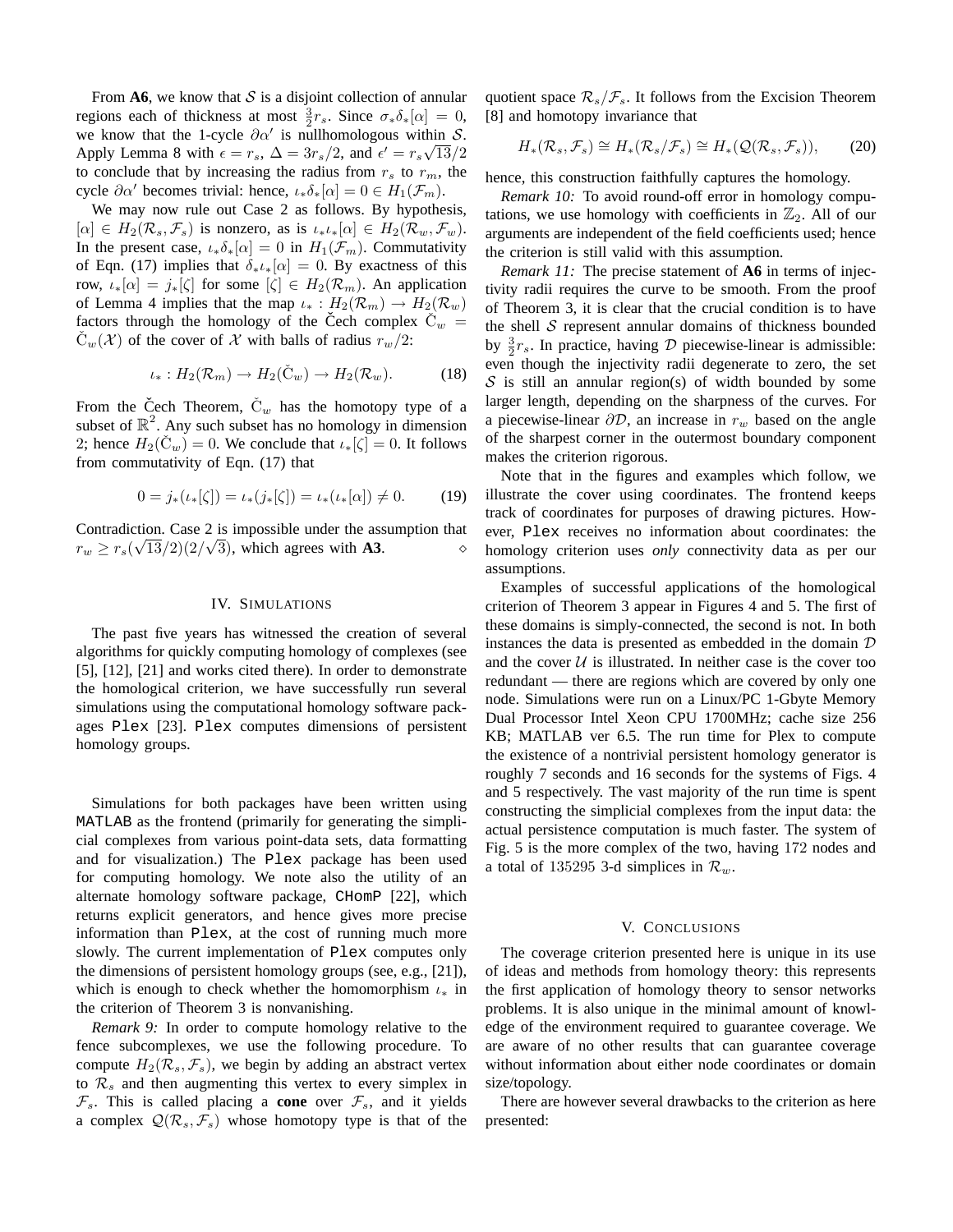

Fig. 4. An example of a system of 60 nodes in a simply-connected domain for which the homological criterion holds: [left]  $\mathcal{R}_s$ , [center]  $\mathcal{R}_w$ , [right]  $\mathcal{U}$ .



Fig. 5. An example of a system of 172 nodes in a domain with multiple boundary components for which the homological criterion is satisfied: [left]  $\mathcal{R}_s$ , [center]  $\mathcal{R}_w$ , [right]  $\mathcal{U}$ .

- 1) The criterion is not if-and-only-if and, indeed, works only when  $r_w$  and  $r_f$  are not too large with respect to the size of the domain. Figure 6 shows an example of a cover for which the homology criterion fails for several reasons. There are not enough points near the boundary to get a relative homology class. As well, there is a region of 'fragile' coverage which corresponds to a nontrivial 1-cycle in  $\mathcal{R}_s$  with four edges.
- 2) The criterion requires a centralized computation of a potentially large complexity. The input to the problem (the communication graphs) may be of size quadratic in the number of robots. Current homology algorithms are provably subquadratic in the size of the input complex only for special classes of spaces [5].
- 3) The need for a dual-ranged signal sensing device  $(r<sub>s</sub>)$ versus  $r_w$ ) is not necessarily concordant with current technology. A recent improvement in our methods [6] allows for a homological coverage criterion with a single communication radius, so long as the nodes on the boundary of the domain are appropriately controlled.
- 4) Bounds on  $r_w$  in  $\Lambda$ 3 require knowing something about injectivity radii. It would be preferable to have a criterion that works with no restriction on  $\partial \mathcal{D}$  apart from, say, a lack of pinching.
- 5) If the coverage criterion fails, it is important to have a means of rigorously proving the existence and locations of holes.

# *A. Extensions and future work*

The result of this paper is our initial exploration of homological methods for coverage. Archival publications stemming from this work will include the following:

- 1) The coverage criterion works for nodes in any dimension workspace. The constants in **A3**, **A5** and **A6** change as a function of dimension  $d$ , and the criterion requires a persistent homology class in  $H_d(\mathcal{R}_s, \mathcal{F}_s)$ ; otherwise, the techniques are nearly identical.
- 2) By minimizing the persistent generator in its homology class  $H_2(\mathcal{R}_s, \mathcal{F}_s)$ , one determines which robots may be "turned off" or redeployed without sacrificing coverage.
- 3) Verifying multiple coverage (in, e.g., beacon navigation) is possible via a modification of constants in **A3**.
- 4) Time-dependent systems which have a sequence of updates to the communication graphs are amenable to homological methods. In particular, there exists a homological criterion for guaranteeing that no evader can avoid being in the cover for all time, even if the system never enjoys coverage at a fixed time step.

# *B. On the utility of blind swarms*

The promise of utilizing large swarms of small-scale autonomous robots carries with it the challenge of dealing with fewer and weaker sensing capabilities. Our thesis is that very basic robots with only the ability to listen to neighbor identification signals — a blind swarm — can effectively solve